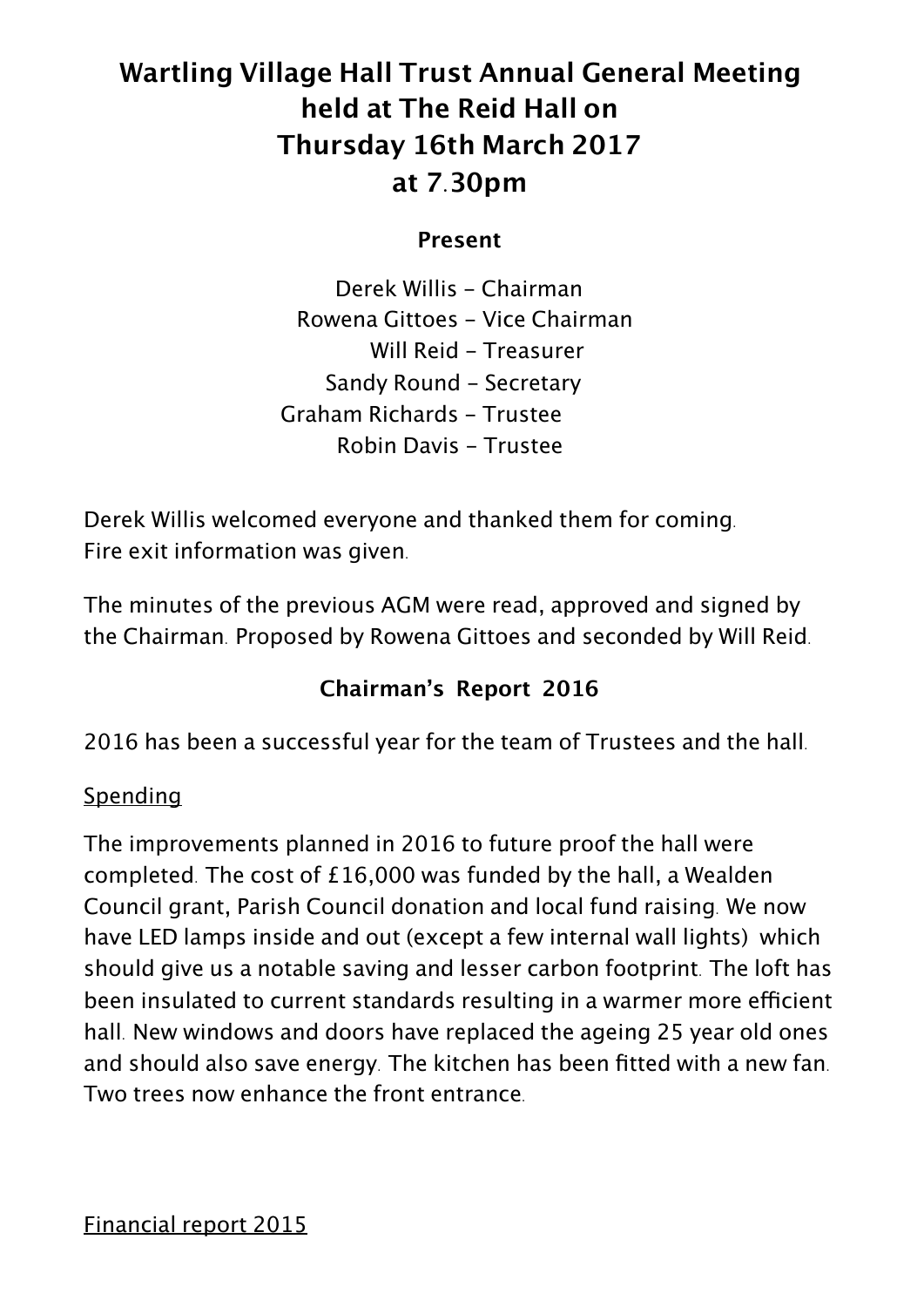The accounts have been audited . The opening balance at last AGM was £25482.74 with the closing balance as of Dec 31 £27027.51.

More details are in the treasurer's report.

## **Trustees**

The trustees were introduced and a request was made for anyone who wanted to apply to be a trustee to contact either Derek or Rowena. Despite displaying notices locally we had not had applications up to the closing date.

## **Volunteers**

Any help with the keeping the hall 'a pinnacle of the Parish' would be appreciated after all it is 'our' village hall.

## **Security**

The LED lights to the front, left and right of the building are movement triggered and vastly better than previous one.

The gravel part of the car park will be segregated, to be used as an over spill, to protect the hall and grounds from Fly-tipping and Anti-social behaviour.

## Plans for the future

2016 has been a very busy year particularly with the improvements and general upkeep, we are still learning how to manage the hall.

We don't have any major projects planned for this year.

## Thanks to everyone

Our Hirers and Fund Raisers with a 'special mention' to:- Norman Hunnisett for looking after the heating and giving us the benefit of his experience.

Hugh Parkes for changing our flags on special occasions.

The "Hagues" for their continued support keeping the rear hedges down.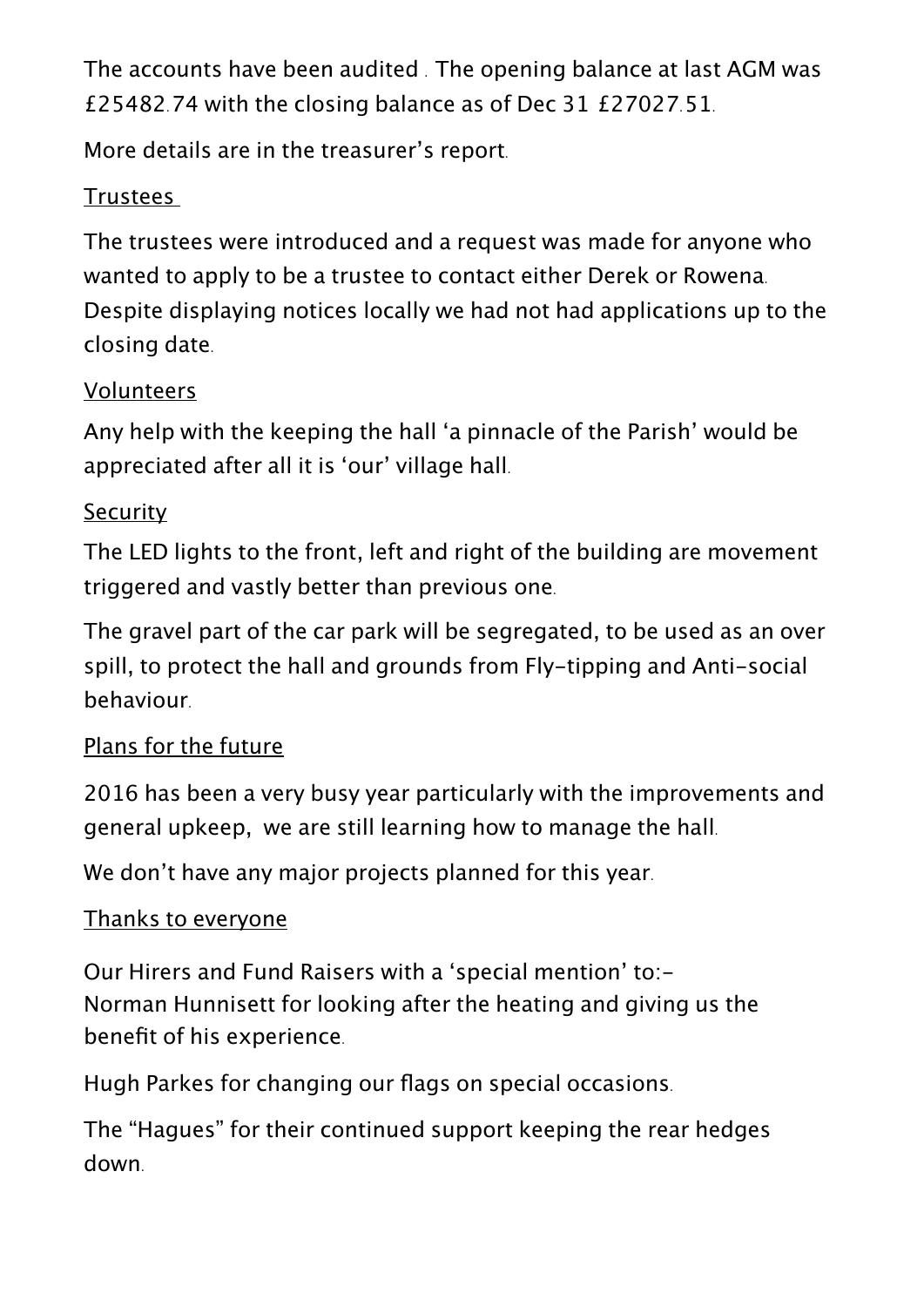Jackie and Trish for their continued work with the cleaning and booking of the hall.

Ryan Kingshot for his electrical works, Cavity Tech for their insulation advice and works and MC glass. Luke Hiller and Tim Hunnisett for their site maintenance assistance.

Past trustees, Caron Rodemark and Nikki Saunders who have resigned now but will be very much missed from the team.

Wealdon Council for their assistance with our grant application

The Parish council for their support

The Boreham Street and Wartling Fund who donated £500.

Thanks were also extended to the trustees, recognising that the wives, partners and husbands must be very understanding as the trustees (some with full time jobs) make themselves available to maintain and manage the hall, with a mind for continuity, stability and future. They give time, sometimes materials or fuel, but most of all their passion for the hall to succeed. In particular:-

Graham for his maintenance solutions and benefit of experience.

Will for his help with the black art known as the internet, whilst carrying out the treasurer role.

Sandy for looking after the secretarial work, and of course her valuable help with the Xmas bash.

Rowena for being a real "crutch" – great to lean on, a fair bit.

And the person who remains nameless who maintains the hall and grounds, completely free of charge.

#### Future

The Wartling and Boreham Street Christmas Party was a resounding success and a great community event in our fantastic village hall. We are hoping to do this and more in the future.